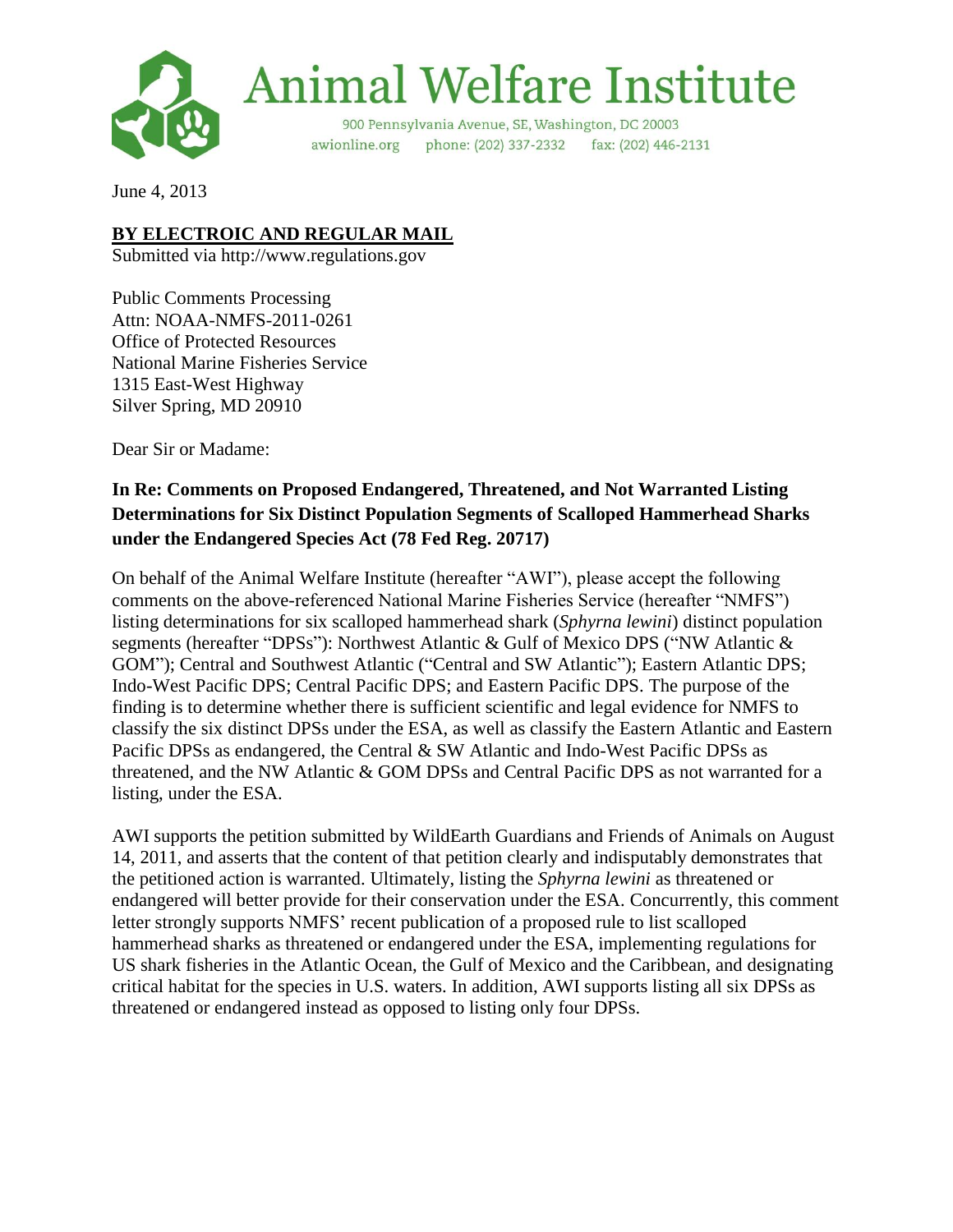*Animal Welfare Institute NOAA-NMFS-2011-0261 June 3, 2013 Page 2*

Hammerhead shark populations are declining worldwide in every portion of the specie's range, due almost exclusively to overexploitation.<sup>1</sup> Because of this, listing the hammerhead throughout their range under the ESA would provide many benefits to this species, including ending directed harvest in all U.S. fisheries. In addition, an ESA listing would help provide tools to reduce the number of scalloped hammerhead sharks that are caught as bycatch in fisheries targeting other species. An ESA listing could also provide the additional protection of a critical habitat designation for scalloped hammerheads. And a designation would prohibit the sale and trade of scalloped hammerhead sharks, their parts and/or products, which would help to protect this species in other countries and provide the incentive to improve tools and techniques available to accurately identify shark products.

#### **Background on Status & Threats/Overutilization for Commercial Purposes:**

Because the scalloped hammerhead shark is subject to targeted fisheries, illegal fishing and fishery bycatch throughout the world, overutilization for commercial and/or recreational purposes is a moderate to major threat contributing to extinction risk for *all* six scalloped hammerhead shark DPSs.<sup>2</sup> Scalloped hammerhead sharks are targeted by semi-industrial, artisanal, and recreational fisheries and caught as bycatch in pelagic longline tuna and swordfish fisheries and purse seine fisheries.<sup>3</sup> They are extremely vulnerable to being caught on pelagic longlines and bottom longlines, set nets and trawls. They also die soon after hooking or entanglement, thus the high at-vessel fishing mortality for bycaught hammerhead species is additive to the threat posed by fisheries. Many populations are therefore severely depleted as a result of over-exploitation, mostly in unregulated, unreported and/or illegal target and bycatch fisheries.

Scalloped hammerheads are targeted for their high-value fins; their meat is generally not consumed except perhaps locally in some regions. The scalloped hammerhead is a species of significant concern globally as a result of overexploitation, primarily for its fins. Traders have stated that hammerhead fins are some of the most valuable in the Asian fin market (the second most traded fin category),<sup>4</sup> with the three hammerhead species (*Sphyrna lewini, S. mokarran,* and *S. zygaena*) combined comprising approximately 6% of the identified fins entering the Hong Kong market.<sup>5</sup> *S. zygaena* and *S. lewini* fins make up some 4–5% of the total fin trade. It is estimated that between 1.3 and 2.7 million *S. zygaena* or *S. lewini* are represented in the shark fin trade each year or, in biomass, 49,000 to 90,000 mt.<sup>6</sup> From this information, scientists have estimated that approximately 1.3 million to 2.7 million scalloped and smooth hammerheads are

 $\overline{\phantom{a}}$ 

 $<sup>1</sup>$  In fact, the IUCN classifies the scalloped hammerhead as "endangered" globally. Friends of Animals, WildEarth</sup> Guardians, Petition to List the Scalloped Hammerhead Shark (*Sphyrna Lewini)* Under the Endangered Species Act Either Worldwide or as one or more Distinct Population Segments (August 11, 2011) at 20.

 $2\,$  78 Fed. Reg. 20731.

<sup>&</sup>lt;sup>3</sup> National Oceanic and Atmospheric Administration, Status Review Report: Scalloped Hammerhead Shark (*Sphyrna lewini*) (March 2013) at 11. 4 78 Fed. Reg. 20731.

<sup>5</sup> S. C. Clarke *et al.*, "Global Estimates of Shark Catches Using Trade Records from Commercial Markets," *Ecology Letters*, 9:1115–26, available at www.interscience.wiley.com/journal/118634004/issue.

<sup>6</sup> Clarke *et al.* 2006.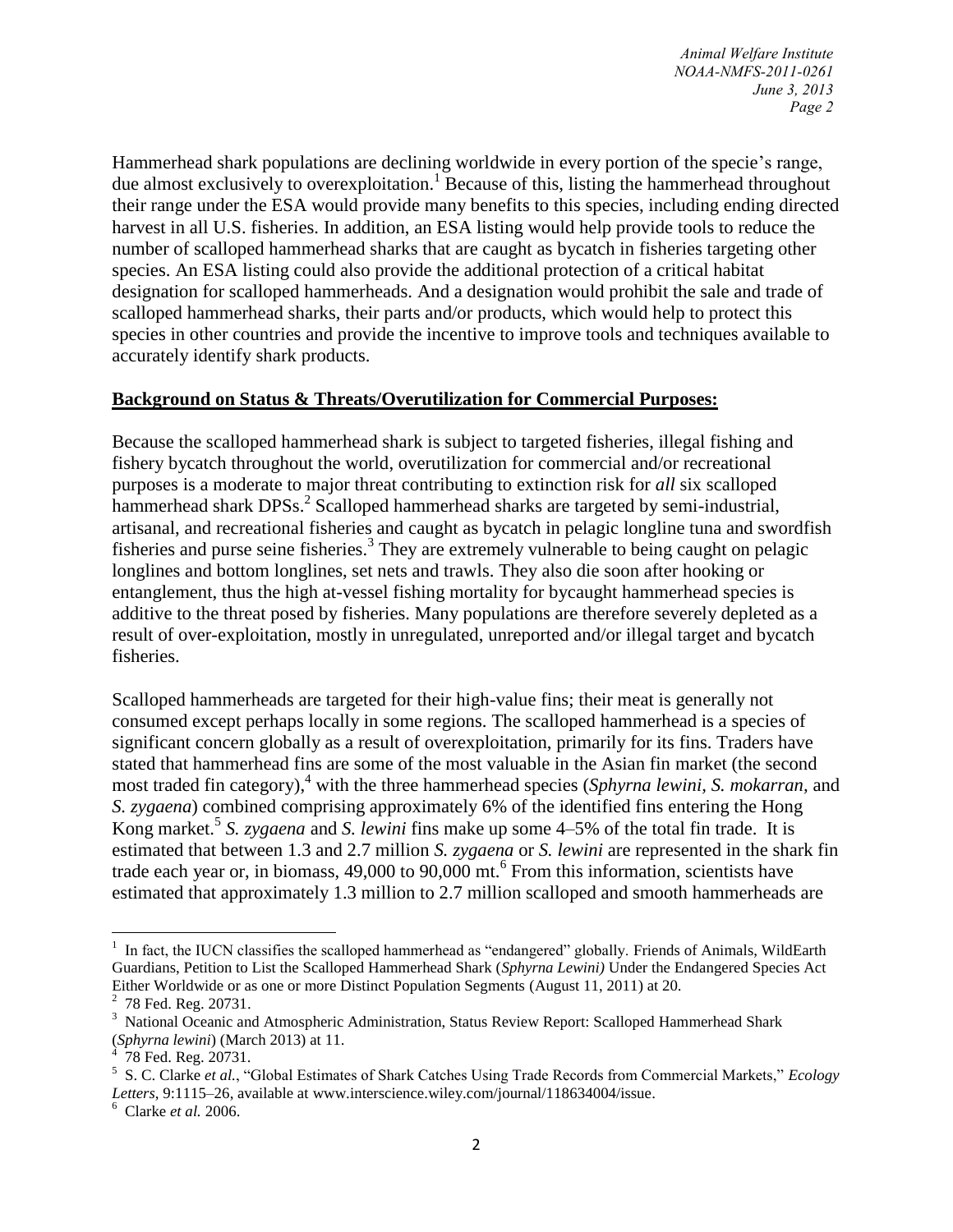exploited for the fin trade worldwide every year.<sup>7</sup> In sum, overutilization, especially for the international fin trade, is the most severe global threat to the scalloped hammerhead shark.<sup>8</sup>

In addition to this harvesting, the level of indirect take (bycatch) by trawlers and artisanal teleost and shrimp fishermen is unknown, potentially adding to substantial threats. While their distinct body shape makes hammerheads easy to identify as a genus, fishermen have trouble identifying individual hammerhead species. This lack of classification at the species level in catch data inhibits the ability to accurately assess the status of each hammerhead species. As a result, the status of the populations may be more diminished than currently documented. Live release of bycaught sharks is also rare because their large fins are very valuable.

According to the IUCN Red List of Threatened Species, scalloped hammerhead sharks are listed as Endangered because of the steep population declines that have been reported and which still continue, driven by intensive and unsustainable target and bycatch fisheries mortality.<sup>9</sup> Some populations are considered to be Critically Endangered. Significant population declines have also been noted globally. Fisheries surveys in the Northwest Atlantic have documented declines of up to 98 percent for scalloped hammerheads.<sup>10</sup> In the Mediterranean Sea, hammerhead sharks have declined up to 99 percent relative to their former abundance, suggesting they may be functionally extinct in the northwest Mediterranean.<sup>11</sup> Interviews with fishermen in the Caribbean Sea also indicate that the abundance and size of hammerheads declined dramatically in the past 10 years as a result of over exploitation, leading to a halt in the Belize-based shark fishery.<sup>12</sup>

Currently, the Eastern Atlantic DPS, Eastern Atlantic DPS, Central & SW Atlantic DPS and the Indo-West Pacific DPS have a high risk of extinction with the threat projected to increase in the foreseeable future. The Eastern Atlantic DPS is a large component of bycatch off Mauritania, and subject to weakly regulated and enforced fisheries of West Africa.<sup>13</sup> Data suggests heavy exploitation of the Eastern Pacific DPS, with bycatch of hammerhead sharks used for the fin trade.<sup>14</sup> In addition, high numbers of the Central & SW Atlantic DPS have been removed by

 $\overline{\phantom{a}}$ <sup>7</sup> S. C. Clarke *et al.*, "Identification of Shark Species Composition and Proportion in the Hong Kong Shark Fin Market Based on Molecular Genetics and Trade Records," *Conservation Biology* 20(1):201-11 (2006), available at www.interscience.wiley.com/cgi-bin/fulltext/118564070/PDFSTART.

<sup>&</sup>lt;sup>8</sup> 78 Fed. Reg. 20731.

<sup>9</sup> Baum *et al.* 2008; Casper *et al.* 2008.

<sup>&</sup>lt;sup>10</sup> R.A. Myers, et al., "Cascading effects of the loss of apex predatory sharks from a coastal ocean," Science 315:1846-1850, 2007, available at http://www.fmap.ca/ramweb/papers-total/Myers\_etal\_2007\_Science.pdf.

<sup>&</sup>lt;sup>11</sup> F. Ferretti, et al., "Loss of large predatory sharks from the Mediterranean Sea," Conservation Biology 22 (4): 952-964, 2008, available at

http://www.google.com/url?sa=t&rct=j&q=&esrc=s&source=web&cd=2&sqi=2&ved=0CCoQFjAB&url=http%3A %2F%2Fwww.sharkalliance.org%2Fdo\_download.asp%3Fdid%3D30696&ei=EXoYT8mDO7C50AHz3e2\_Cw&us g=AFQjCNGquTx76GEZ7i33orD7MKFq1NJi8A&sig2=Y0\_pfDJG5ixPBpUU\_WTWOw.<br><sup>12</sup> However, the pressure is still sustained by fishers driving into Belizean waters from Guatemala (R.T. Graham

pers.obs. 2006).<br><sup>13</sup> NOAA at 15.

<sup>&</sup>lt;sup>14</sup> NOAA at 18.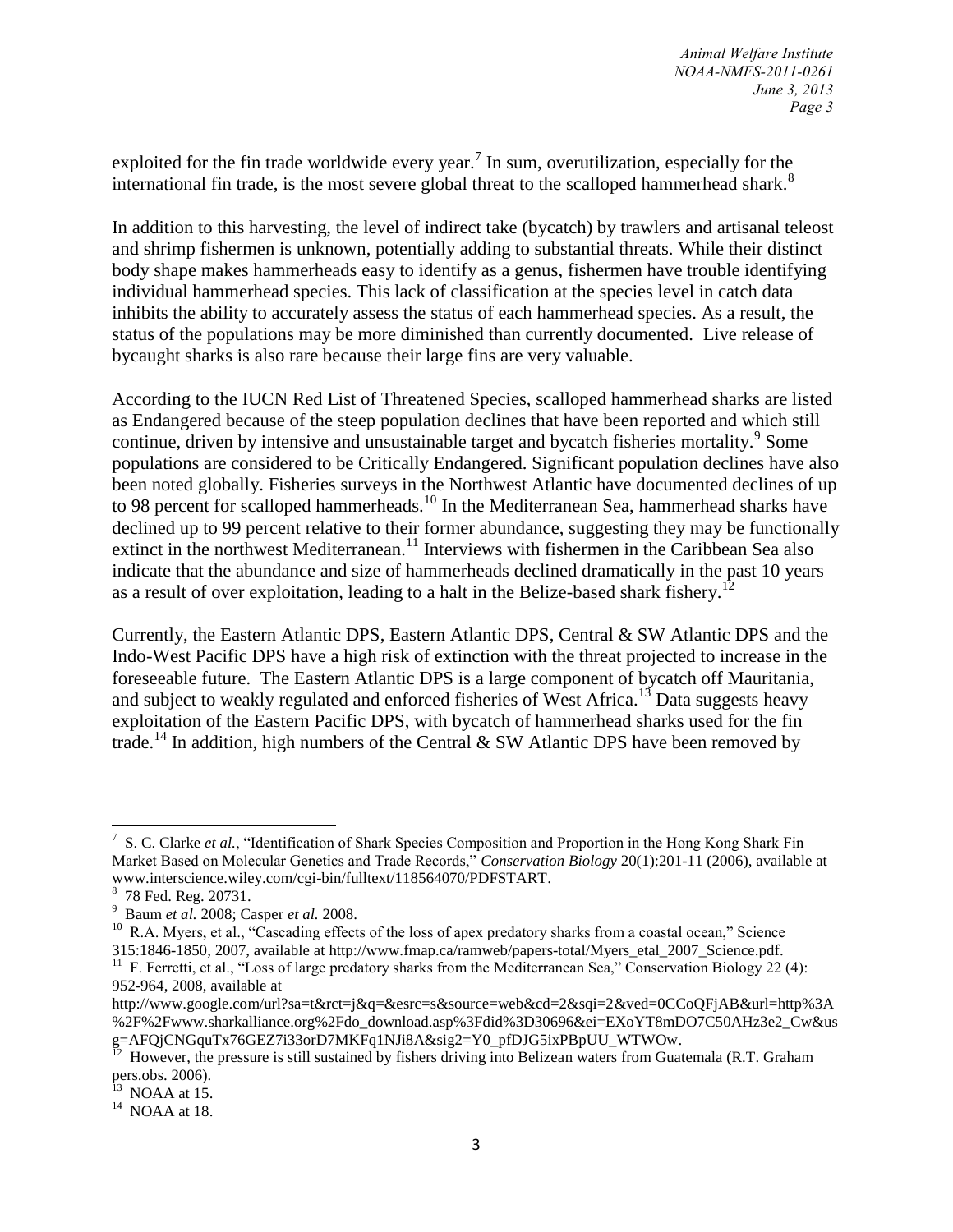longliners off the coast of South America.<sup>15</sup> The Indo-West Pacific DPS is also subjected to commercial fishing and bycatch, suffering notable declines in abundance.<sup>16</sup>

However, despite the NW Atlantic & GOM DPS' population having declined over 80% since 1981,<sup>17</sup> the ERA team only ranked the threat of over overutilization of this DPS as "moderate"<sup>18</sup> This conclusion was based on the latest stock assessment by Hayes *et al,* which predicted a population rebuild within 30 years of 2005 catch levels notwithstanding the increased risk of extinction, if combined with other factors such as low decreasing abundance or inadequate regulatory mechanisms.<sup>19</sup> Citing increased management (FMPs) as its justification for a "not warranted" listing for the NW Atlantic & GOM DPS as well as the Central Pacific DPS, NMFS' use of this best available science is inadequate when the agency does not specifically explain how the threat of overutilization by commercial and recreational fisheries is going to decrease in the foreseeable future. Furthermore, the agency gives no indication when Amendment 5 and the rebuilding strategy for the NW Atlantic & GOM DPS will be completed.<sup>20</sup>

Scalloped hammerhead sharks are also biologically vulnerable to overexploitation due to their life history characteristics,  $^{21}$  including migratory patterns, slow population growth rates, low reproductive rate, long gestation periods of eight to 12 months, and production of only 14 to 26 pups per litter. Unlike other species of sharks, hammerheads frequently aggregate in large numbers, making them more vulnerable to fishing efforts. Scalloped hammerheads have some of the lowest recovery potentials in comparison to other shark species, leaving the species even more susceptible to extinction.

### **Existing Regulatory Mechanisms are Inadequate:**

Very few hammerhead stocks are presently managed consistent with sustainable fisheries management plans, and Fisheries Management Plans do not provide adequate protection for imperiled species in a majority of U.S. waters. Intense fishing pressure depletes regional stocks rapidly, and re-colonization of depleted areas from neighboring regions is expected to be a slow and complex process. In particular, *Sphyrna lewini* is probably the most common hammerhead in the tropics. It is therefore an important catch of inshore artisanal and small commercial fisheries, as well as large offshore operations, being utilized for its valuable fins, meat, and sometimes hides and oil. Inshore artisanal fisheries catch large numbers of pups and juveniles in some regions. The species' aggregating habit and patchy distribution makes adults particularly vulnerable to capture in large reproductive schools.

- <sup>18</sup> 78 Fed. Reg. 20732.
- 19 *Id.*
- $20$  78 Fed. Reg. 20745.

 15 78 Fed. Reg. 20733.

<sup>&</sup>lt;sup>16</sup> 78 Fed. Reg. 20734.

<sup>17</sup> 78 Fed. Reg. 20727 (citing Hayes *et al.,* 2009).

<sup>21</sup> Maguire *et. al.* 2006.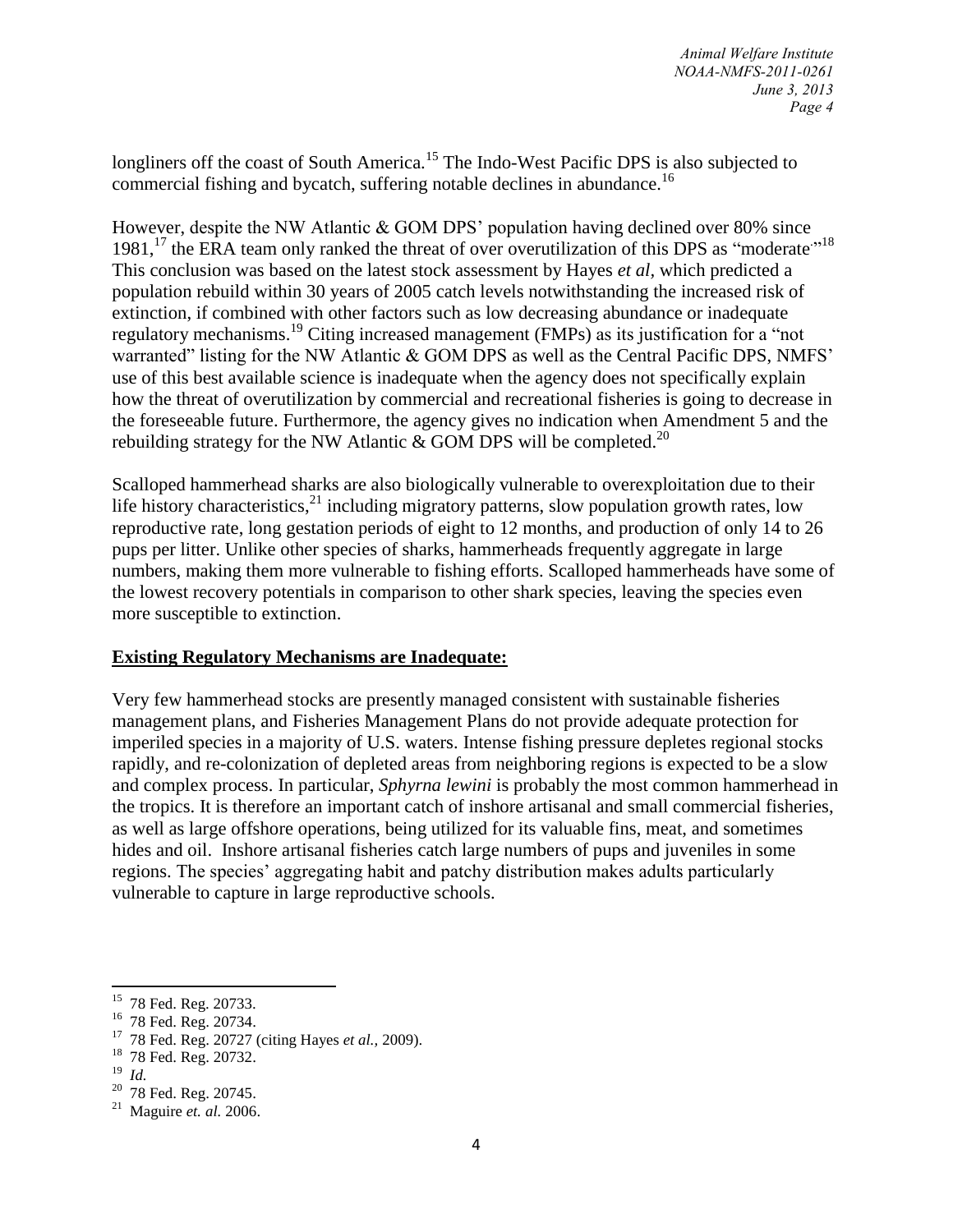*Animal Welfare Institute NOAA-NMFS-2011-0261 June 3, 2013 Page 5*

While there have been some recent actions to protect scalloped hammerhead sharks, these measures fall short of what would be necessary to ensure their long-term survival and recovery.<sup>22</sup> Some range states have adopted shark fisheries management plans but not nearly all of the range states whose waters hammerheads may inhabit year-round or seasonably. In the majority of cases, however, these management plans do not include specific precautionary management measures for hammerhead sharks. $23^{\circ}$  In addition, enforcement issues, particularly on the international scale, should be taken into account because the inadequate management of foreign fisheries contributes directly to overfishing. For example, many foreign commercial and artisanal fisheries operate within the range of the Central & SW Atlantic DPS, but with little to no regulatory oversight. Thus, existing foreign regulations are unlikely to reduce the most significant threats to the scalloped hammerhead. $^{24}$ 

Recognizing that the current level of global trade of scalloped hammerheads is unsustainable, the U.S. and several other countries proposed this species for listing under Appendix II of the Convention on International Trade in Endangered Species of Wild Fauna and Flora ("CITES") at the 15th Conference of the Parties.<sup>25</sup> An advisory panel of independent experts determined that sufficient evidence existed to warrant placing the scalloped hammerhead on CITES Appendix II. The panel also found justification for the proposed listing of great and smooth hammerheads as "look-alike" species to help enforcement. The National Marine Fisheries Service then determined that scalloped hammerhead sharks in the Atlantic are currently overfished and that overfishing is occurring, thus providing even more impetus for taking urgent action to protect this species before it goes extinct.<sup>26</sup>

Additional measures in the United States include the passage of the Shark Conservation Act in 2010 and the prohibition of hammerhead sharks in Florida waters. The Shark Conservation Act

http://www.cites.org/eng/cop/15/prop/E-15-prop-15.pdf.

l

 $22$  A number of range States have adopted finning bans, which prohibit the removal of fins on board and the discard of carcasses at sea. These should have benefits for hammerhead sharks because of the economic incentive to fin sharks with high value fins and low value meat. However, enforcement of such bans may not always be effective and many fishing States are not bound by such measures. For example, although Australian shark fisheries are generally well-managed, the recent increase in illegal, unreported and unregulated (IUU) fishing vessels in the waters of northern Australia is causing concern for the hammerhead sharks. A few range States have implemented regulations that protect known adult hammerhead shark aggregation sites, such as the Revillagigedo island archipelago in Mexico, Malpelo Island, Columbia, and the Galapagos Marine National Park in Ecuador, or regulate damaging fishing methods in pupping and nursery grounds. These measures cover only a very small part of these species' ranges and poaching may be a significant problem. In addition, although the U.S. and Palau submitted a proposal to list three species of hammerhead shark, including the scalloped hammerhead, under CITES, the proposal was not ratified.

 $2<sup>23</sup>$  Exceptions are in South Africa, where there are bycatch and recreational bag limits for hammerheads, and in the USA, where hammerheads are included in the USA's Highly Migratory Species Atlantic Fishery Management Plan.  $24$  Fed. Reg. at 20738.

<sup>&</sup>lt;sup>25</sup> CITES, "CoP15 Proposal 15," Doha, Qatar, 13-25 March 2010, available at

<sup>&</sup>lt;sup>26</sup> NOAA, "Stock status determination for Atlantic highly migratory scalloped hammerhead shark," Federal Register 76 (82): 23794-23795. April 28, 2011, available at available at www.nmfs.noaa.gov/sfa/hms/fishery\_rules/2011/04-28-

<sup>11</sup>\_Scalloped\_Hammerhead\_Determination\_76\_FR\_23794.pdf.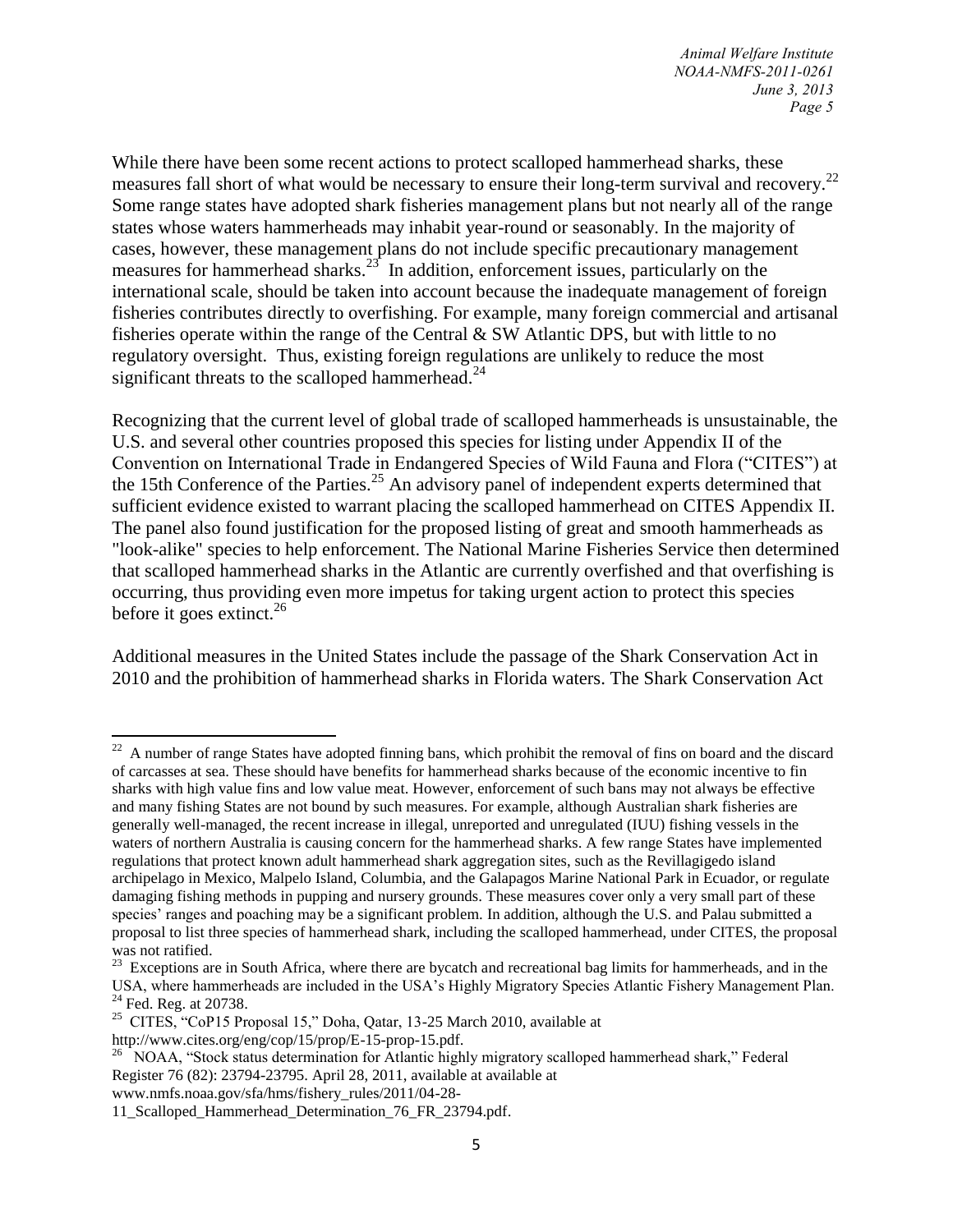requires sharks to be landed whole with their fins naturally attached. While this measure prevents finning, it does nothing to regulate the mortality of sharks.

Florida Fish and Wildlife Conservation Commission also recently implemented a decision to prohibit the commercial fishing and possession of hammerhead sharks within Florida waters.<sup>27</sup> While this is a huge step towards conserving scalloped hammerhead sharks, they are migratory and thus broader action is necessary. Also, in recent years, measures have been taken to reduce the mortality of hammerhead sharks, but they are uncoordinated, pertain only to some fisheries and certain waters, difficult to enforce and fail to protect a migratory species. Scalloped hammerhead sharks need coordinated protection in all areas and all fisheries.

Although these recent measures all provide some benefit towards maintaining the continued existence of scalloped hammerhead sharks, they do little towards providing collaborative efforts to end the mortality of scalloped hammerhead sharks in all fisheries within the United States.

### **Additional Measures Needed:**

Protection needs for the hammerhead sharks include:

- Listing the NW Atlantic & GOM DPSs and Central Pacific DPS as threatened under the ESA;
- Finalizing amendment 5 to the Consolidated HMS Fishery Management Plan, which establishes a rebuilding strategy for the NW Atlantic and GOM scalloped hammerhead shark stock;
- Improving monitoring of fisheries catches and landings (including reviews of historic data and the identification of improved species-specific information);
- Developing stock assessments to inform the sustainable management of fisheries;
- Designating critical habitat for the Distinct Population Segments (DPSs) that occur in US waters to the maximum extent the agency finds to be prudent and determinable.<sup>28</sup> "Prudent and determinable" means that the designation of critical habitat is necessary to decrease a threat to a species, or would be beneficial to the recovery of a species.<sup>29</sup> These factors militate in favor of designating habitat for the scalloped hammerhead because the species would greatly benefit from extra protective measures. In deciding whether to designate critical habitat, NMFS should not allow economic impacts [on fisheries] to be the sole decisive factor; $30$  and
- The adoption of precautionary management measures or the closure of fisheries in order to allow depleted stocks to rebuild, or until science-based management can be adopted and enforced. Estimates of acceptable catch rates must be viewed with precaution for

 $\frac{1}{27}$  Florida Fish and Wildlife Conservation Commission, "Prohibited Species; Prohibition of Harvest, Landing, and Sale: Sharks and Rays," Rule: 68B-44.008, Effective 1/1/12, available at https://www.flrules.org/gateway/ruleno.asp?id=68B-44.008&Section=0.

 $^{28}$  16 U.S.C.A [§ 1533\(a\)\(3\)\(A\)](https://1.next.westlaw.com/Link/Document/FullText?findType=L&pubNum=1000546&cite=16USCAS1533&originationContext=document&transitionType=DocumentItem&contextData=%28sc.Search%29#co_pp_51d0000021cd6)

<sup>&</sup>lt;sup>29</sup> Nat. Resources Def. Council v. U.S. Dept. of the Int., 113 F.3d 1121, 1125 (9th Cir. 1997).

<sup>30</sup> *Douglas County v. Babbitt,* 48 F.3d 1495, 1497 (9th Cir. 1995)